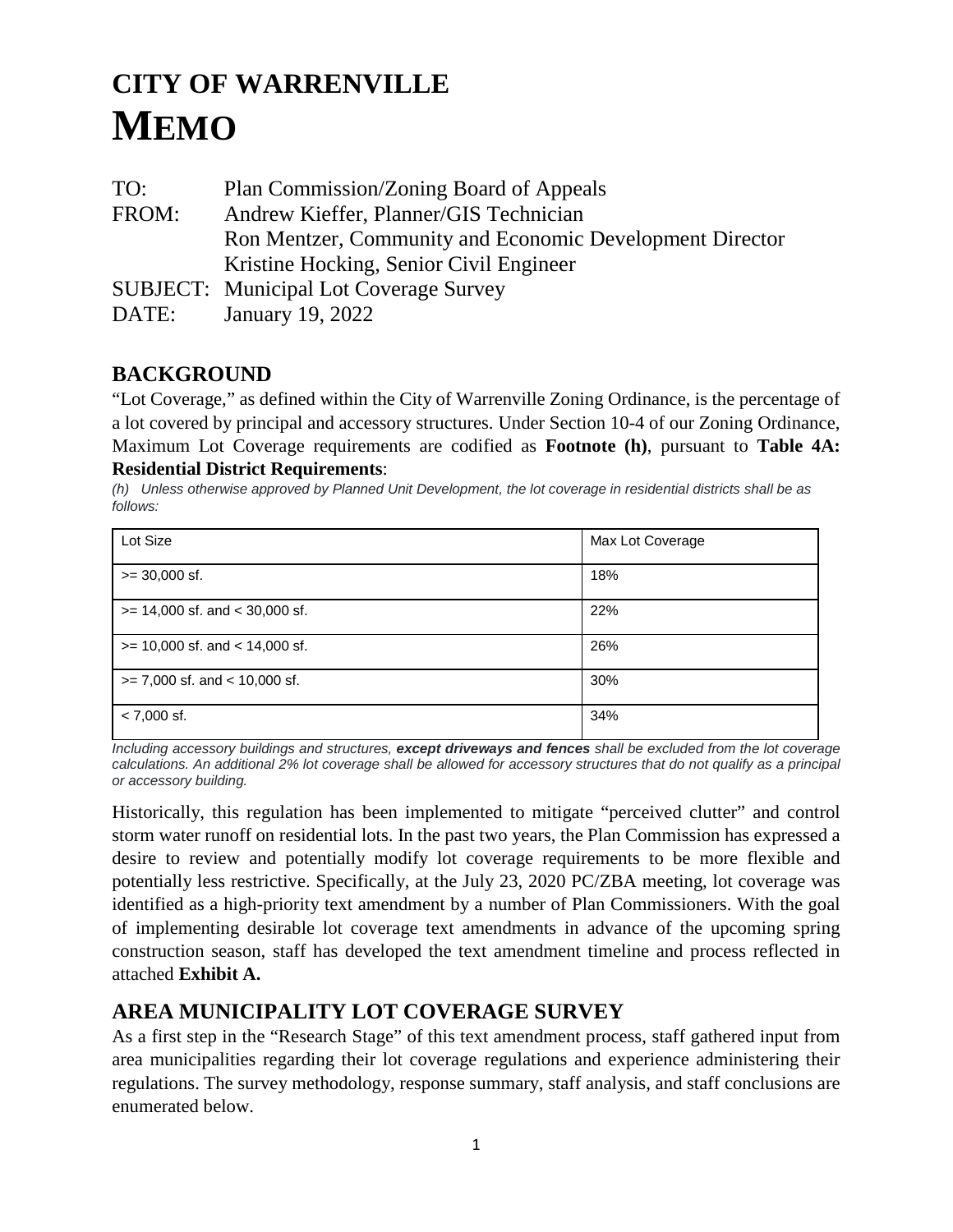## *Methodology*

As a part of this process, staff identified the following five questions, the answers to which will help inform decisions related to the scope and structure of any potential lot coverage related text amendments the City of Warrenville chooses to implement:

- *1. Does your municipality currently regulate lot coverage on residential properties? If so, please provide a brief summary or a website link to those standards?*
- *2. Are any buildings or accessory structures exempt from lot coverage calculations?*
- *3. Is any relief or special allowances provided for pervious pavers? Are any other storm water BMPs integrated into your lot coverage regulation?*
- *4. What, if any, challenges has your staff faced administering your lot coverage regulation?*
- 5. *Is your community considering any modifications/amendments to its existing lot coverage regulations?*

City staff then sent these questions to zoning staff in fifteen area municipalities. Nine provided a response. Their answers and qualitative responses are reflected in the following tables. Full responses are attached as **Exhibit B**. Staff then analyzed the response data to identify regulatory trends, which are used to support the conclusions reflected at the end of this memo.

## *Survey Results*

| Does your municipality currently regulate lot coverage on residential properties? |            |                                                                                               |  |
|-----------------------------------------------------------------------------------|------------|-----------------------------------------------------------------------------------------------|--|
| Municipality                                                                      | Yes/No?    | <b>Qualitative Response</b>                                                                   |  |
| Glen Ellyn                                                                        | <b>Yes</b> | Maximum Lot Coverage is 15-20%, depending on Zoning District. Multi-<br>Family is unregulated |  |
| Wheaton                                                                           | Yes.       | It is 33.3% of the lot area, and it includes all roofed structures.                           |  |
| Naperville                                                                        | Somewhat   | Just Maximum Building Coverage: The maximum building coverage is<br>35%                       |  |
| Lisle                                                                             | Yes        | Maximum Lot Coverage is 34-50%, depending on Zoning District                                  |  |
| Itasca                                                                            | Yes        | Maximum Lot Coverage is 40%-67%, depending on Zoning District                                 |  |
| St. Charles                                                                       | Yes        | Maximum Building Coverage and 30% Maximum for accesory structure<br>in required rear yards    |  |
| Carol Stream                                                                      | Yes.       | Maximum Lot Coverage is 30-50%, depending on Zoning District.                                 |  |
| Villa Park                                                                        | Yes        | Maximum Lot Coverage is 50-60%, depending on Zoning District.                                 |  |
| Lombard                                                                           | Yes        | Maximum Lot Coverage is an average of approximately 50%,<br>depending on zoning district      |  |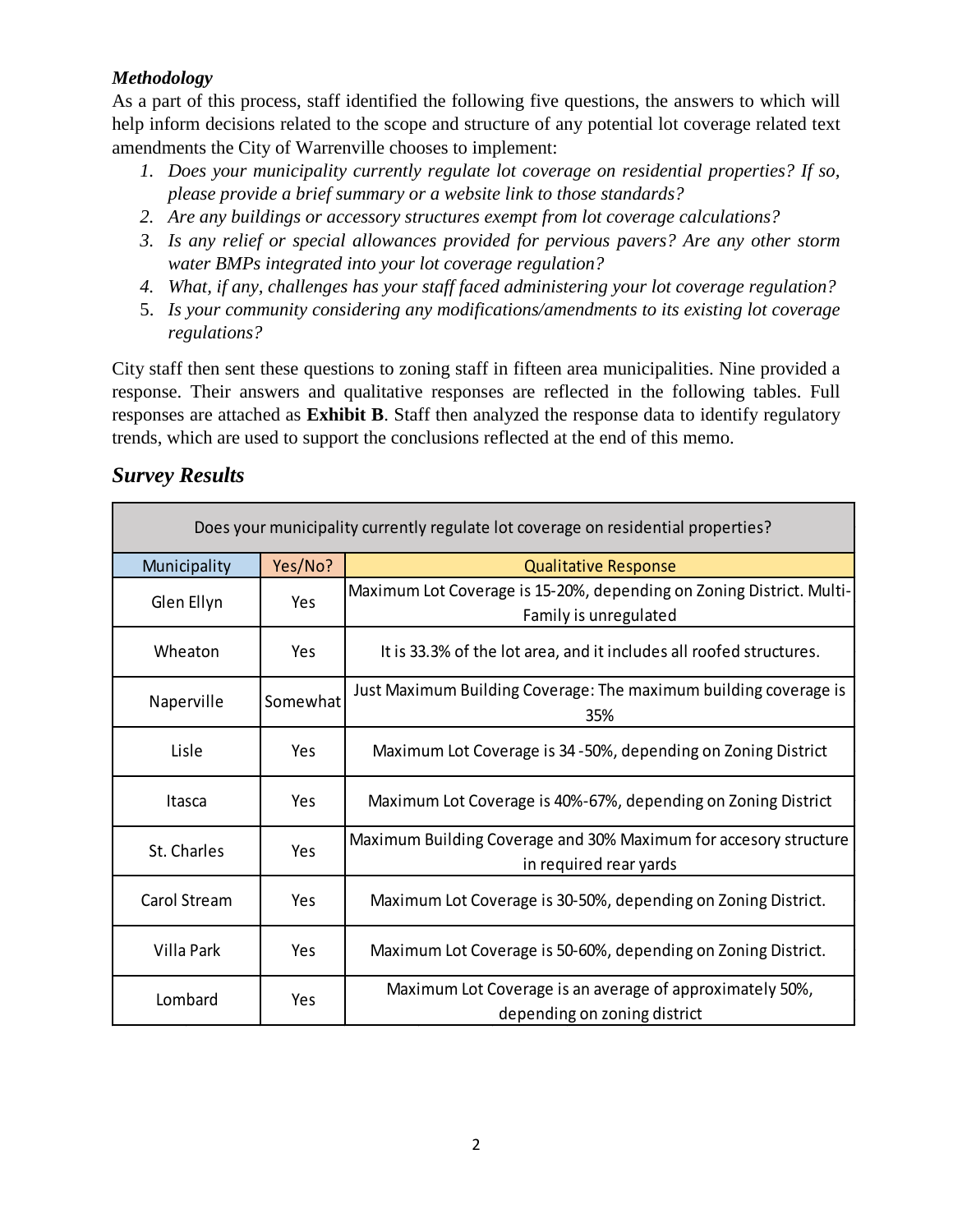| Are any buildings or accessory structures exempt from lot coverage calculations? |            |                                                                                                     |  |
|----------------------------------------------------------------------------------|------------|-----------------------------------------------------------------------------------------------------|--|
| Municipality                                                                     | Yes/No?    | <b>Qualitative Response</b>                                                                         |  |
| Glen Ellyn                                                                       | <b>Yes</b> | First 500 sq. feet of any detached garage, and 240/140 sq. feet of porch                            |  |
| Wheaton                                                                          | <b>Yes</b> | All non-roofed structures are exempt from lot coverage calculations                                 |  |
| Naperville                                                                       | Yes        | If under 500 sq ft., then detached accessory structures are exempt<br>from max building calculation |  |
| Lisle                                                                            | <b>Yes</b> | See full list on Exhibit B                                                                          |  |
| Itasca                                                                           | Yes        | 200/250 sq ft allowances for porches and detached garages,<br>respectively                          |  |
| St. Charles                                                                      | <b>Yes</b> | Paved area is not included in the calculation of building coverage or<br>lot coverage.              |  |
| Carol Stream                                                                     | Yes        | Driveways are exempt                                                                                |  |
| Villa Park                                                                       | Yes        | Decks, with pervious surface underneath, and above-ground pools                                     |  |
| Lombard                                                                          | No         | See Exhibit B                                                                                       |  |

| Is any relief or special allowances provided for pervious pavers? Are any other storm water BMPs |                                               |                                                                                                                                                                                          |  |  |
|--------------------------------------------------------------------------------------------------|-----------------------------------------------|------------------------------------------------------------------------------------------------------------------------------------------------------------------------------------------|--|--|
|                                                                                                  | integrated into your lot coverage regulation? |                                                                                                                                                                                          |  |  |
| Municipality                                                                                     | Yes/No?                                       | <b>Qualitative Response</b>                                                                                                                                                              |  |  |
| Glen Ellyn                                                                                       | No.                                           | See Exhibit B                                                                                                                                                                            |  |  |
| Wheaton                                                                                          | N/A                                           | All non-roofed structures are exempt from lot coverage calculations                                                                                                                      |  |  |
| Naperville                                                                                       | No.                                           | See Exhibit B                                                                                                                                                                            |  |  |
| Lisle                                                                                            | Yes                                           | Permeable asphalt, concrete, or paver systems are exempt. The reduction in lot coverage<br>calculation for green roof systems shall be equal to the total area of the green roof system. |  |  |
| Itasca                                                                                           | No.                                           | See Exhibit B                                                                                                                                                                            |  |  |
| St. Charles                                                                                      | N/A                                           | Paved area is not included in the calculation of building coverage or<br>lot coverage.                                                                                                   |  |  |
| Carol Stream                                                                                     | No.                                           | See Exhibit B                                                                                                                                                                            |  |  |
| Villa Park                                                                                       | Yes                                           | Pervious-pavers not included in calculation, based on interpretation<br>of County Stormwater Ordinance                                                                                   |  |  |
| Lombard                                                                                          | No.                                           | See Exhibit B                                                                                                                                                                            |  |  |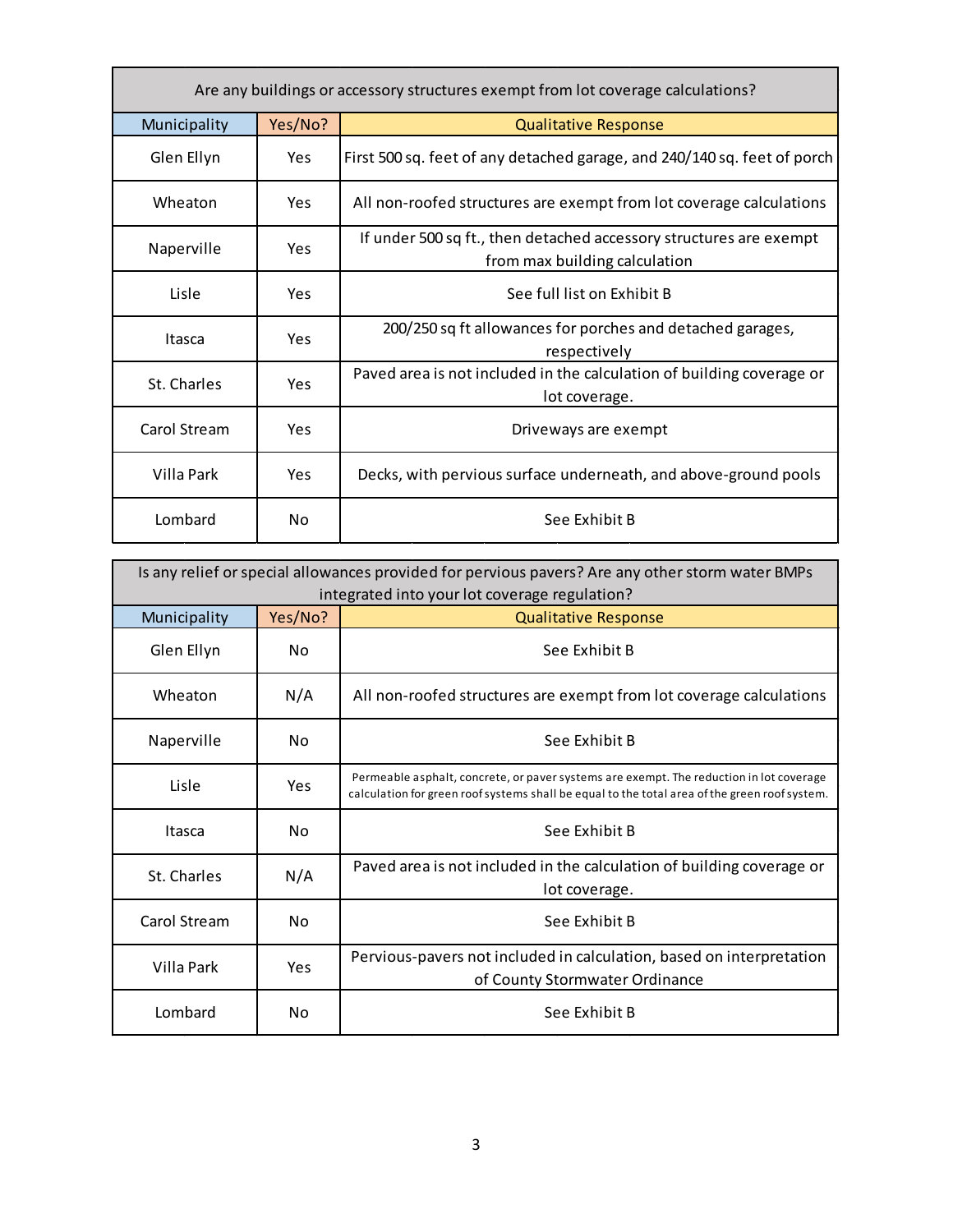| Has your staffed faced any challenges administering your lot coverage regulation? |            |                                                                                                                                                 |  |
|-----------------------------------------------------------------------------------|------------|-------------------------------------------------------------------------------------------------------------------------------------------------|--|
| Municipality                                                                      | Yes/No?    | <b>Qualitative Response</b>                                                                                                                     |  |
| Glen Ellyn                                                                        | <b>Yes</b> | See Exhibit B                                                                                                                                   |  |
| Wheaton                                                                           | No         | See Exhibit B                                                                                                                                   |  |
| Naperville                                                                        | No.        | See Exhibit B                                                                                                                                   |  |
| Lisle                                                                             | Yes        | Decks and Swimming pools caused challenges, so they were<br>exempted                                                                            |  |
| Itasca                                                                            | Yes        | Permitting modern structures and amenities on city-style lots, which<br>are historically small compared to the traditional suburban-style lots. |  |
| St. Charles                                                                       | No.        | See Exhibit B                                                                                                                                   |  |
| Carol Stream                                                                      | Yes        | A proliferation of parking pads has lead to their regulation under lot<br>coverage requirements                                                 |  |
| Villa Park                                                                        | No.        | See Exhibit B                                                                                                                                   |  |
| Lombard                                                                           | Few        | Occasional permit denial                                                                                                                        |  |

No community surveyed was actively considering any modifications/amendments to its existing lot coverage regulations.

## *Analysis*

All nine communities have some form of lot coverage regulation, though some communities regulate lot coverage quite differently than Warrenville. Like the City, seven communities have codified regulation for cumulative lot coverage, where some differentiated between "Maximum Building Coverage" and "Maximum Accessory Coverage." Generally, most responding communities also have higher permitted Maximum Lot Coverage percentages than Warrenville, usually with codified ranges of approximately 35-60%. The only exception was Glen Ellyn, with a maximum lot coverage of 15-20%, depending on the zoning district. Warrenville currently has a codified range of 18-34%, which are applied based on lot size rather than zoning district. Every other responding community bases their lot coverage requirements on zoning district. Though this makes Warrenville unique, staff believes that regulating lot coverage based on lot size is most suitable for the City. Regulating based on zoning district could potentially lead to a proliferation of excessive accessory structures on large lots within the City.

Most communities surveyed exempt certain items from lot coverage calculations. Warrenville only exempts driveways from lot coverage calculations. Three other responding communities exempt driveways from their lot coverage calculations. Carol Stream does so explicitly, while two others simply do not included paved areas in their calculations at all. Decks and swimming pools are also exempted from lot coverage calculations in a number of the responding communities.

Only two responding communities, Lisle and Villa Park, explicitly exempt pervious pavers from lot coverage calculations. Two other communities, Wheaton and St. Charles, technically exempt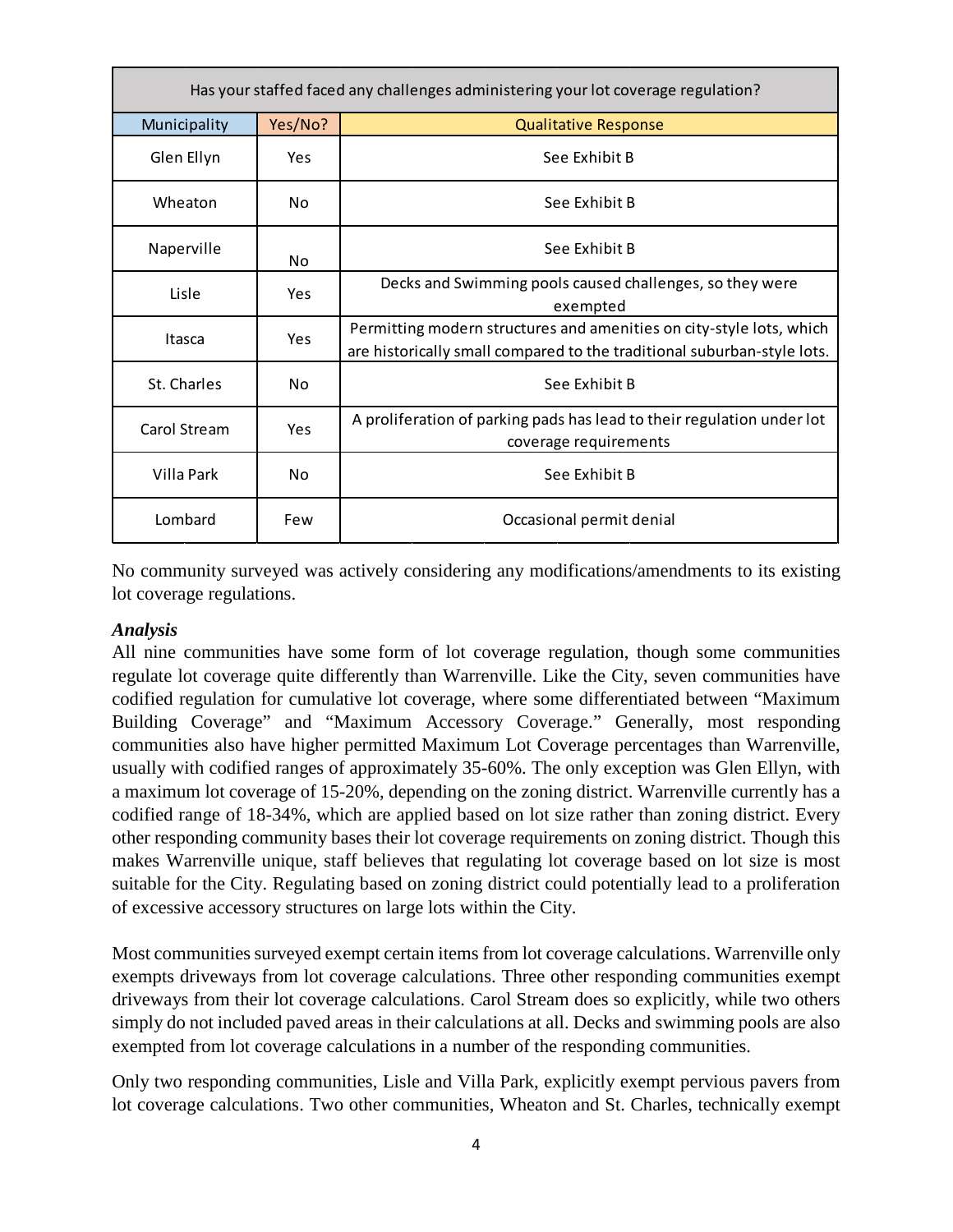pervious pavers because paved areas are exempt from lot coverage calculations to begin with. Lisle is the only community that provides lot coverage relief for green roof systems, where the reduction in calculated lot coverage is equal in size to the green roof.

## *Staff Conclusions*

As previously discussed, Warrenville's regulation of lot coverage has historically had a dual purpose: to mitigate excessive building and structure clutter, and control storm water runoff on residential lots. Given this balance, more flexibility can be provided within our regulation, but special care should be taken to ensure revised lot coverage regulations do not unintentionally contribute to the creation of new storm water management problems. Based on staff's analysis of the response data, staff offers the following conclusions for the Plan Commission's consideration:

- 1. The majority of responding communities have higher maximum lot coverage percentages higher than our own. If the Plan Commission desires to provide additional flexibility, there may be an opportunity to increase the City's permitted lot coverage percentages.
- 2. Unlike Warrenville, most responding communities do not exempt driveways from their lot coverage calculations. Driveways represent a significant amount of impervious cover on residential properties, thus integrating them into the City's lot coverage calculations may be advisable.
- 3. To provide an environmentally sustainable incentive, the City could potentially exempt pervious pavers and green roofs from lot coverage calculations. Providing this choice would provide the added benefit of providing homeowners increased flexibility for other accessory structures.
- 4. Some other communities provide other more generous exemptions, excluding accessory structures like decks and swimming pools from lot coverage calculations. This maybe an additional tool the City can use; however, if maximum allowable lot coverage percentages are increased, this may not be necessary or appropriate.

# **Plan Commission Prompts**

Plan Commission feedback on the following questions will help staff prepare specific recommended revised Zoning Ordinance lot coverage amendments for Plan Commission consideration and a future Public Hearing:

- 1. In the past, the Plan Commission has generally expressed its desire to increase flexibility in the City's lot coverage so as to allow homeowners to add more structures on their properties. Does this remain the case?
- 2. Are there specific concepts presented in the Conclusion section of this memo that the Plan Commission supports or opposes?
- 3. Any additional comments, questions, or concern?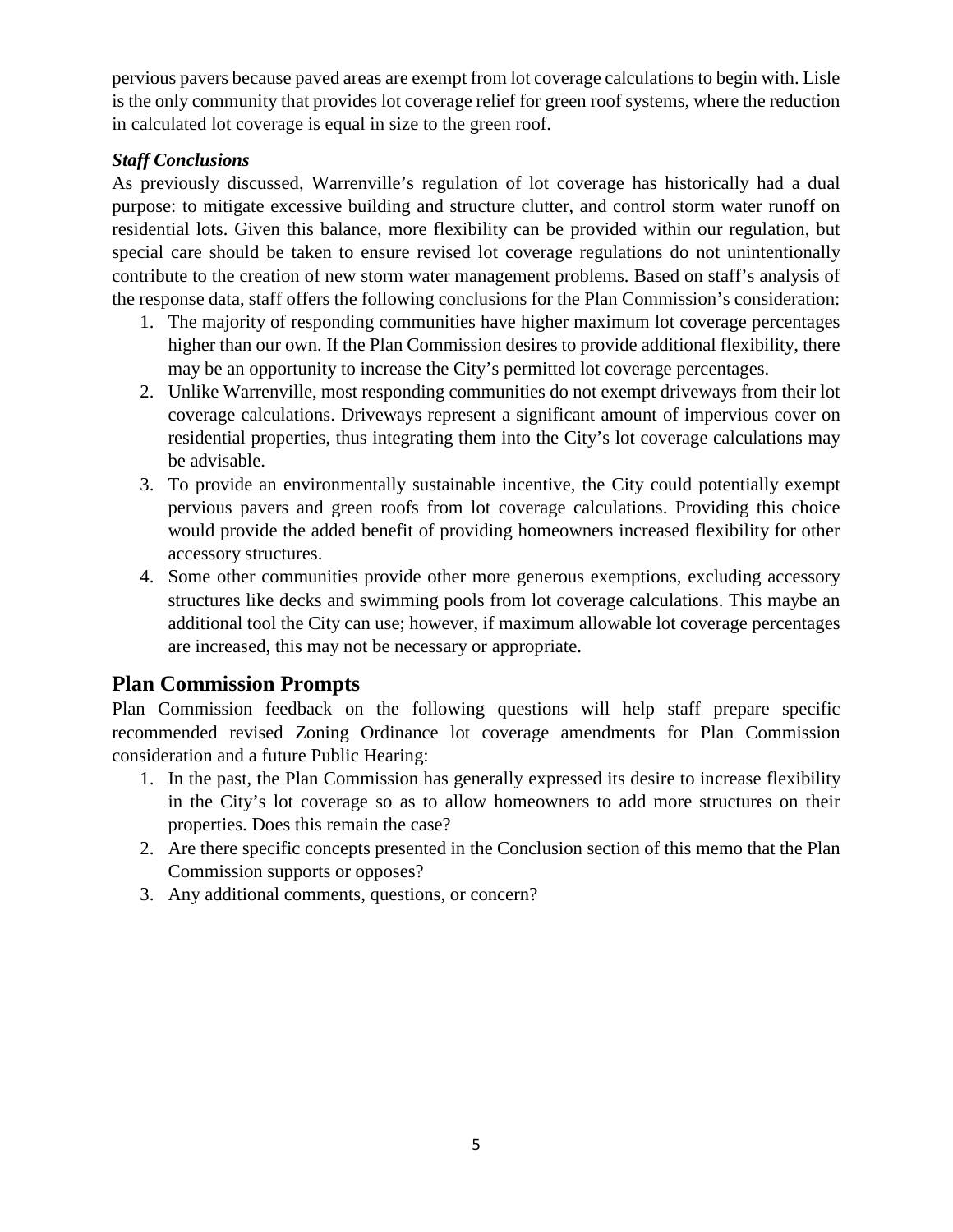# **CITY OF WARRENVILLE MEMO**

TO: Ronald Mentzer, Director of Community and Economic Development Kristine Hocking, Senior Civil Engineer FROM: Andrew Kieffer, Planner/GIS Technician SUBJECT: Lot Coverage Amendment Timeline DATE: January 5, 2021

This memo describes the proposed staff timeline to modify the City's Lot Coverage Regulations. To accomplish this task prior to the influx of spring permit applications, the target deadline for our first public hearing will be the second PC/ZBA meeting in February (2/24/2022). As discussed, the requisite steps are enumerated below:

#### **Lot Coverage Amendment Timeline**

#### 1. **Jan. 5 – Jan 20: Research Stage**

- **a.** Produce a memo which surveys and summarizes how other local communities are currently regulating lot coverage. As part of the process, send email out to localities to pose relevant administrative questions. (AK)
- **b.** Research relevant standards related to impervious coverage or other storm water BMPs for potential integration into the eventual ordinance. (AK & KH)
- **c.** Contact City Attorney Brooke Lenneman/set up meeting to initially introduce proposed modifications to Lot Coverage Regulations. Inquire about other potential work she has done on lot coverage/things to consider. (AK & desired participants).
- **d.** Add Lot Coverage Agenda Item to PC Agenda.

## 2. **Jan. 20: Planning Commission Confirmation/Update**

- a. Complete/Distribute PC staff report on (*insert date*).
- **b.** Clarify that lot coverage regulations have historically been used to mitigate "perceived clutter" and improve stormwater management.
- **c.** Use minutes from prior meetings to contextualize the present. State past commissioner positions and reaffirm them.
- **d.** Inform PC of staff's general plan and timeframe for working through this text amendment process.

## **3. Jan. 20 – Feb. 10: Regulatory Framework Formulation**

- **a.** Set up required meeting(s) to discuss independent research, attorney comments and suggestions, PC comments, etc. Devise a regulatory framework based on this research (AK/KH/RM)
- **b.** Test the impact of the new framework and be prepared to present the results. If the results are deemed unacceptable, go back to step **3a**. If acceptable, proceed to step **4**. (AK)

## **4. Feb. 10 - Feb 24: Public Hearing Preparation**

a. Public/Legal Notice must be published by **February 10, 2021** in order to be opened on February  $24<sup>th</sup>$ . (AK)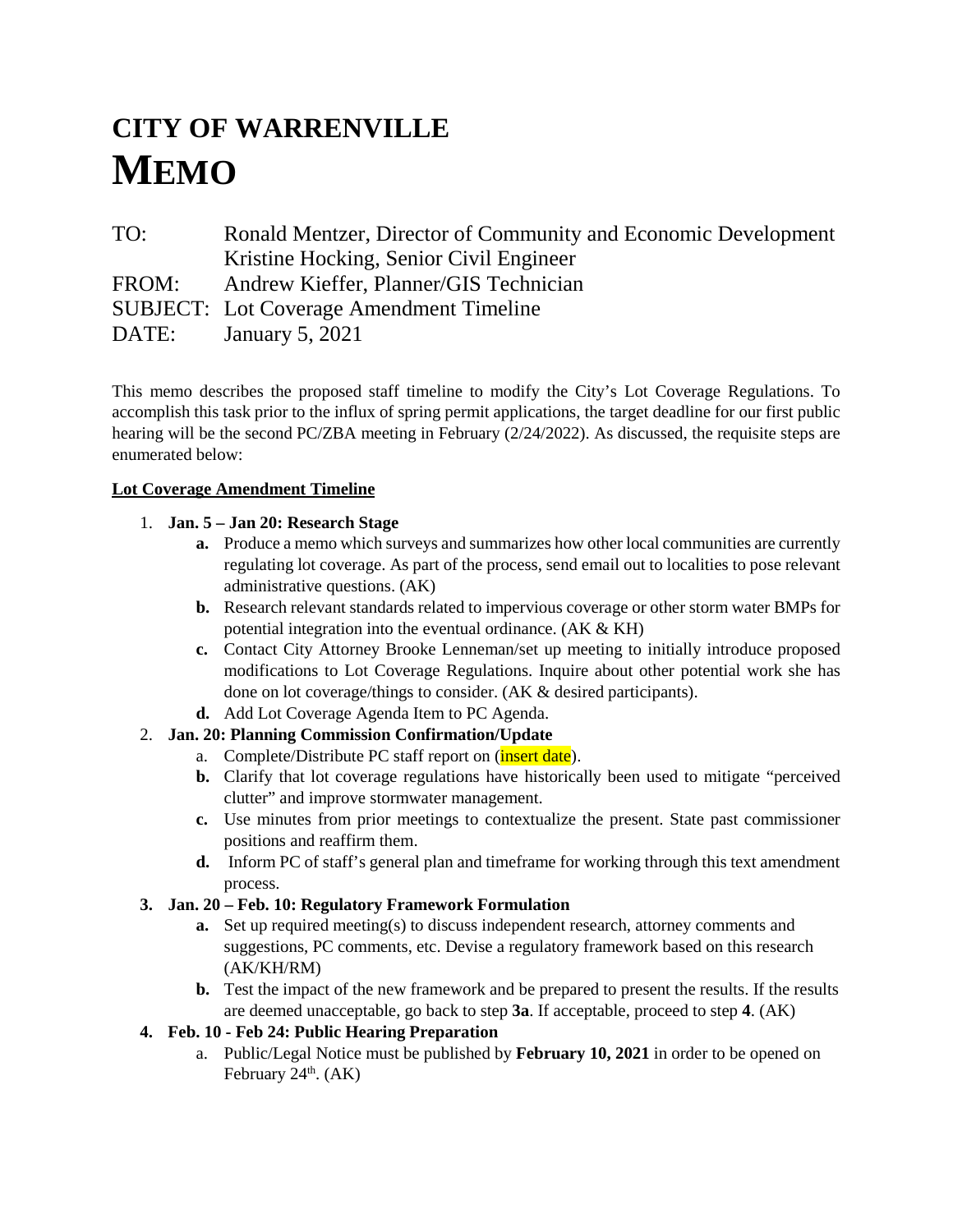b. Complete/distribute Staff Report on (insert date) which includes all relevant research and reports to substantiate staff proposal. (AK & RM)

## 5. **Feb 24**: **First Public Hearing**

- a. Be prepared to present staff's proposed regulatory framework
- b. Be able to answer any PC questions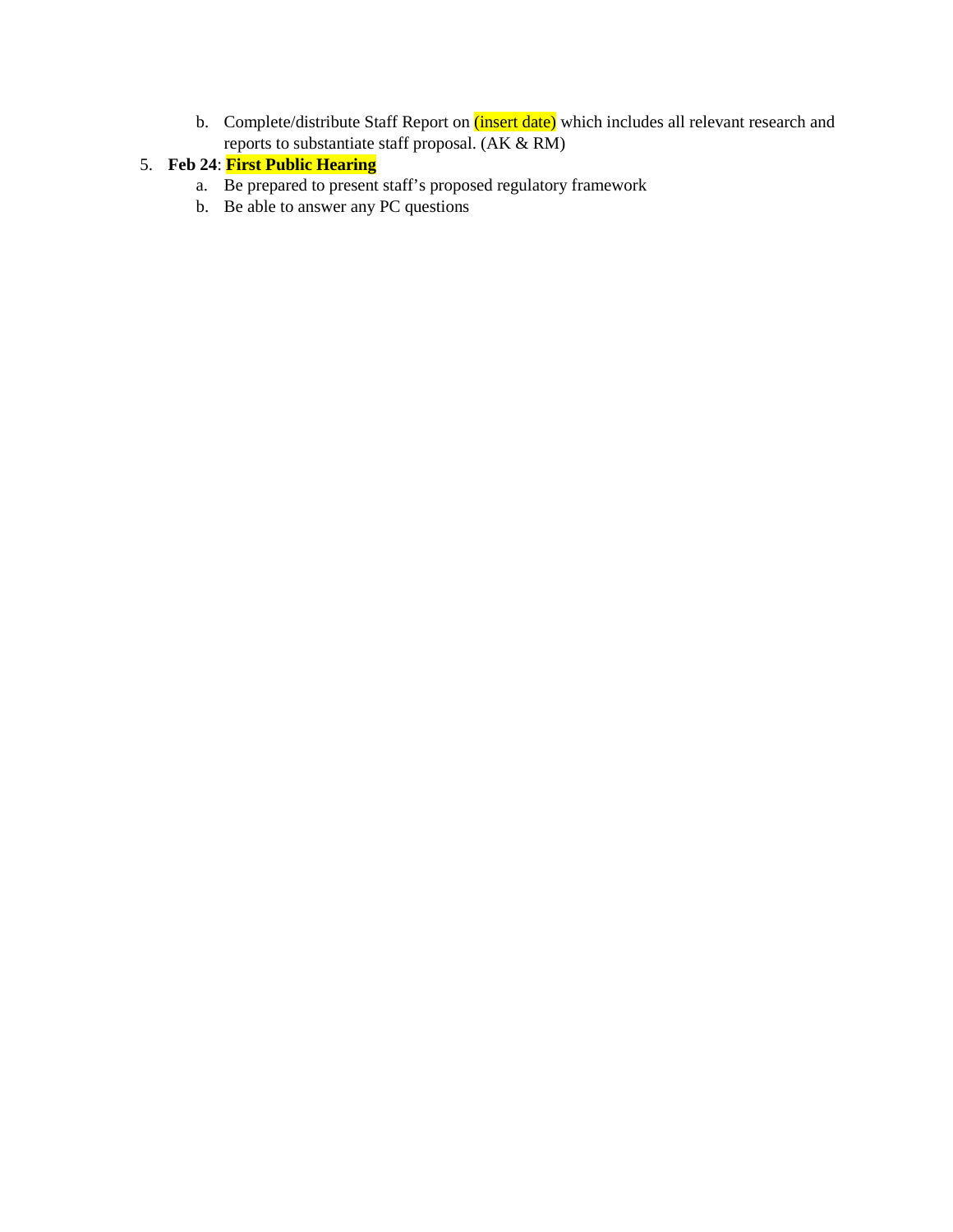# **Naperville**

- 1. Does your municipality currently regulate lot coverage on residential properties? If so, please provide a brief summary or a website link to those standards? We regulate lot coverage for tear down/infill projects: [https://library.municode.com/il/naperville/codes/code\\_of\\_ordinances?nodeId=TIT6ZORE\\_CH2G](https://library.municode.com/il/naperville/codes/code_of_ordinances?nodeId=TIT6ZORE_CH2GEZOPR_6-2-26TEDOINRE) [EZOPR\\_6-2-26TEDOINRE](https://library.municode.com/il/naperville/codes/code_of_ordinances?nodeId=TIT6ZORE_CH2GEZOPR_6-2-26TEDOINRE) We also regulate coverage of rear yard setback for detached accessory structures: https://library.municode.com/il/naperville/codes/code\_of\_ordinances?nodeId=TIT6ZORE\_CH2G EZOPR\_6-2-10ACBUSTUSLA
- 2. Are any buildings or accessory structures exempt from lot coverage calculations? For the lot coverage for tear down/infill development:

Exclusions: In calculating the thirty-five percent (35%) coverage, the square footage of single story porches shall be excluded

Credit: In calculating the thirty-five percent (35%) coverage, a credit up to a maximum of four hundred eighty (480) square feet shall be provided for detached garages. If the detached garage is located in part or whole, in the rear yard, it shall also comply with the twenty-five percent (25%) coverage limitation set forth in Subsection 6-2-10.5 of this Chapter.

We only include the principal structure in lot coverage limits for this section of the code.

For detached accessory structures in the rear yard: any unroofed brick paver or concrete patio which is less than five hundred (500) square feet in size shall be exempt from inclusion in this calculation.

3. Is any relief or special allowances provided for pervious pavers? Are any other storm water BMPs integrated into your lot coverage regulation?

For detached accessory structures in the rear yard: any unroofed brick paver or concrete patio which is less than five hundred (500) square feet in size shall be exempt from inclusion in this calculation.

- 4. What, if any, challenges has your staff faced administering your lot coverage regulation? None that I am aware of
- 5. Is your community considering any modifications/amendments to its existing lot coverage regulations? Not that I'm aware of

# **Glen Ellyn**

<sup>1</sup>. Does your municipality currently regulate lot coverage on residential properties? If so, please

provide a brief summary or a website link to those standards?

Yes. Lot coverage is regulated on residential properties that are improved with single-family residences. The standards are as follows:

• RE Residential Estate District: 15 percent up to a maximum of 7,500 square feet for single family dwellings and accessory buildings. [Section 10-4-5(E)]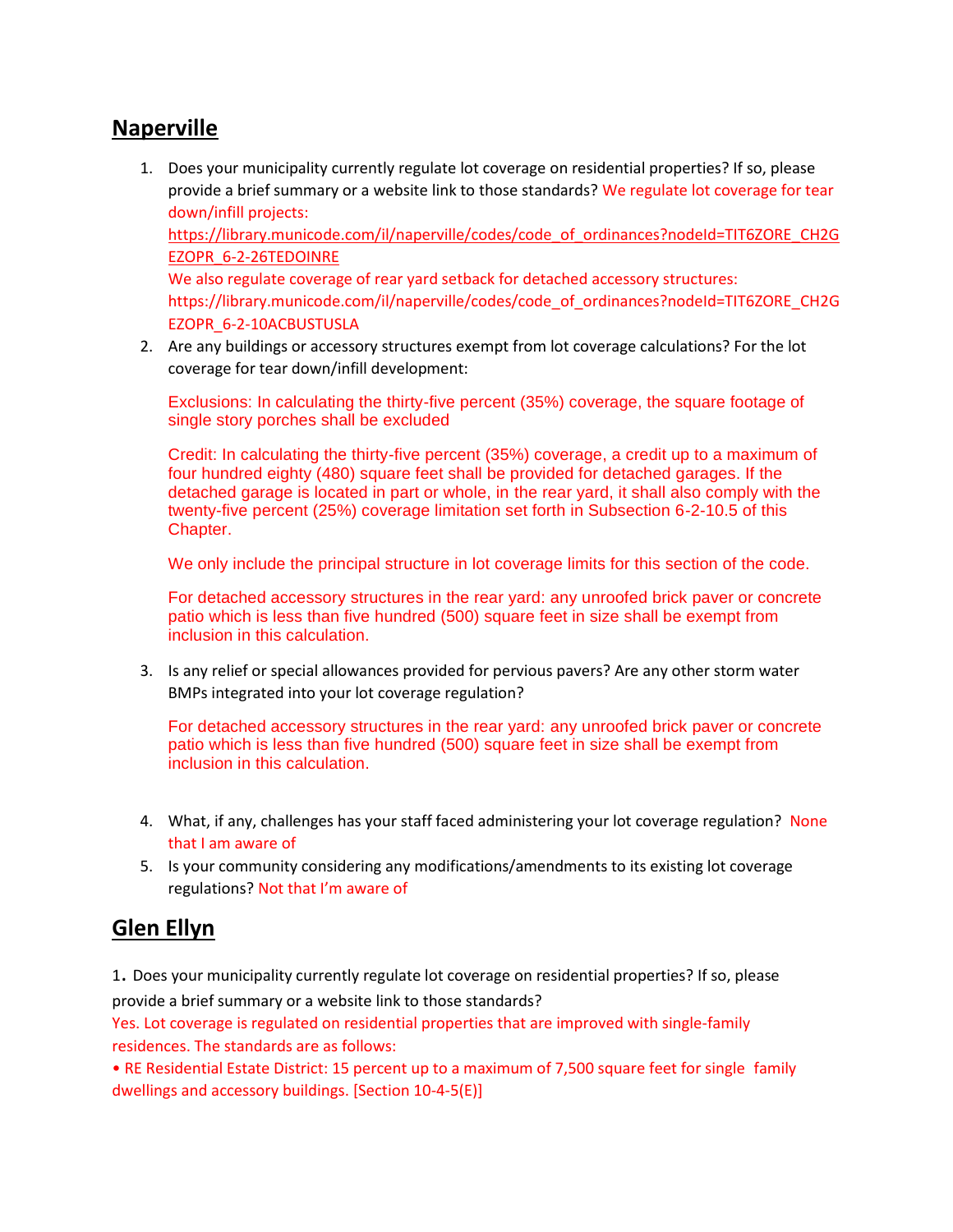• R0, R1, R2, R2B, and R3 Residential Districts: 20 percent for single-family dwellings, more than one story, and accessory buildings and 35 percent for one-story single-family dwellings and accessory buildings. [Sections 10-4-(6,7,8,9,10)(E)]

Multiple-family dwellings are not governed by lot coverage standards unless they are part of a planned unit development (PUD).

2. Are any buildings or accessory structures exempt from lot coverage calculations? Yes. The Village Zoning Code offers the following lot coverage ratio bonuses for detached garages and front open porches:

• The first 500 square feet of the area of any detached garage shall be excluded from the lot coverage ratio calculation.

• The first 240 square feet of a porch, located in the front yard or in the corner side yard, which has a minimum depth of six feet with no more than one side of the porch enclosed by a vertical wall, shall be excluded from the lot coverage ratio; Or

• The first 140 square feet of the area of a porch, located in the front yard or in the corner side yard, which has a minimum depth of six feet and is open on at least two sides shall be excluded from the lot coverage ratio. [Sections 10-4-(5,6,7,8,9,10)(E)]

3. Is any relief or special allowances provided for pervious pavers? Are any other storm water BMPs integrated into your lot coverage regulation?

Glen Ellyn regulates lot coverage and impervious surface coverage separately. Lot coverage only includes the gross horizontal area of the footprint of all buildings and covered or roofed structures on a zoning lot while any solid material supported by the surrounding ground is considered impervious surface such as compacted gravel or limestone, concrete, brick, paver stone or asphalt. To the best of my knowledge, no relief or special allowances is provided for pervious surfaces as it relates to lot coverage.

Besides lot coverage set forth in the Zoning Code, all projects will be reviewed by the Village Engineer to ensure compliance with the DuPage County Stormwater and Floodplain Ordinance.

4. What, if any, challenges has your staff faced administering your lot coverage regulation? As mentioned earlier, the Village provide bonuses for LCR, which allows the first 500 square feet of the area of any detached garage to be excluded from the lot coverage ratio calculation. Detached garages tend to create long driveways that would lead to more impervious surface coverage.

To ensure LCR standards are fully met, staff utilizes Bluebeam Revu to digitally calculate lot coverage.

5. Is your community considering any modifications/amendments to its existing lot coverage regulations?

To the best of my knowledge, at this point, there are no modifications/amendments planned for the lot coverage regulations. It is important to note that the Village has recently revisited the lot coverage regulations and amended the variation process to allow frequent minor zoning reliefs from lot coverage standards to be handled administratively, provided that the requested relief is less than or equal to ten percent of the lot coverage ratio requirement on structures greater than one-story. [Section 10-10-12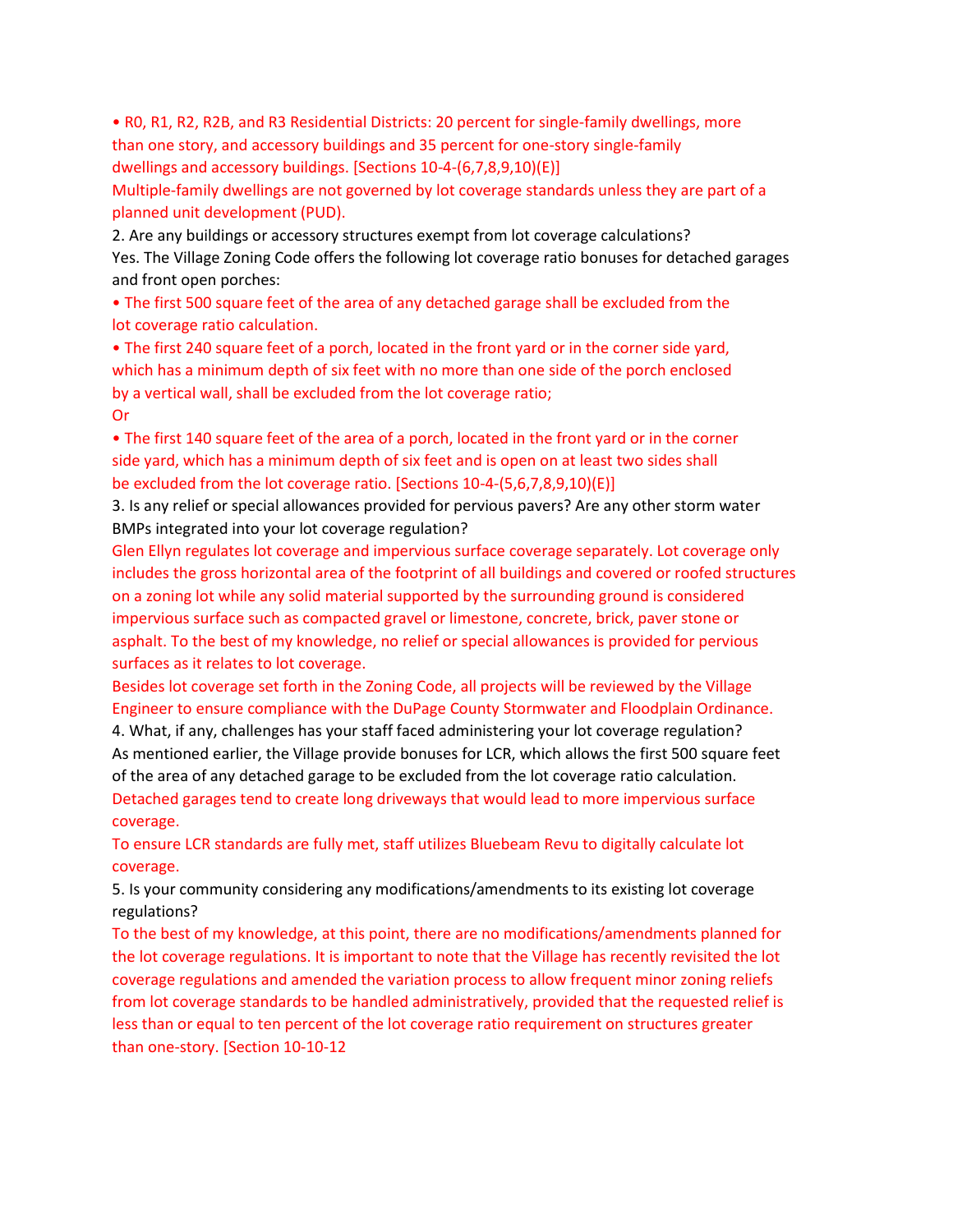# Itasca

1. Does your municipality currently regulate lot coverage on residential properties? If so, please provide a brief summary or a website link to those standards?

| <b>Zoning District</b>        | <b>Minimum Lot Size</b>     | <b>Maximum Lot Coverage</b> |
|-------------------------------|-----------------------------|-----------------------------|
| R-1 (Large Lot Single-Family) | 16,000 sf.                  | 40%                         |
| R-2 (Single-Family)           | $9,100$ sf.                 | 50%                         |
| R-3 (Multi-Family)            | Dependent on Type of Multi- | 67%                         |
|                               | Family                      |                             |

2. Are any buildings or accessory structures exempt from lot coverage calculations?

In the R-2 District, the following Lot Coverage Allowances/Bonuses are granted if the structure meets all other zoning bulk standards:

- A. Front- or Corner-Side Yard Porch: 200 sf.
- B. Detached Garage: 250 sf.
- 3. Is any relief or special allowances provided for pervious pavers? Are any other storm water BMPs integrated into your lot coverage regulation?

No allowances are granted towards zoning lot coverage calculation for usage of pervious materials. Pervious materials does provide credit towards BMP calculation if required per DuPage County Countywide Stormwater Ordinance, the Village of Itasca is a partial waiver community.

4. What, if any, challenges has your staff faced administering your lot coverage regulation?

Permitting modern structures and amenities on city-style lots, which are historically small compared to the traditional suburban-style lots.

5. Is your community considering any modifications/amendments to its existing lot coverage regulations?

Not at this time.

## Carol Stream

- 1. Does your municipality currently regulate lot coverage on residential properties? If so, please provide a brief summary or a website link to those standards? Yes – see the table below. Lot coverage is used in residential districts, and FAR is used in business and industrial districts.
- 2. Are any buildings or accessory structures exempt from lot coverage calculations? Here's our definition - *LOT COVERAGE. The part or percent of the lot occupied by impervious surface, not including driveways but including parking pads.* (see drawing below for parking pad criteria).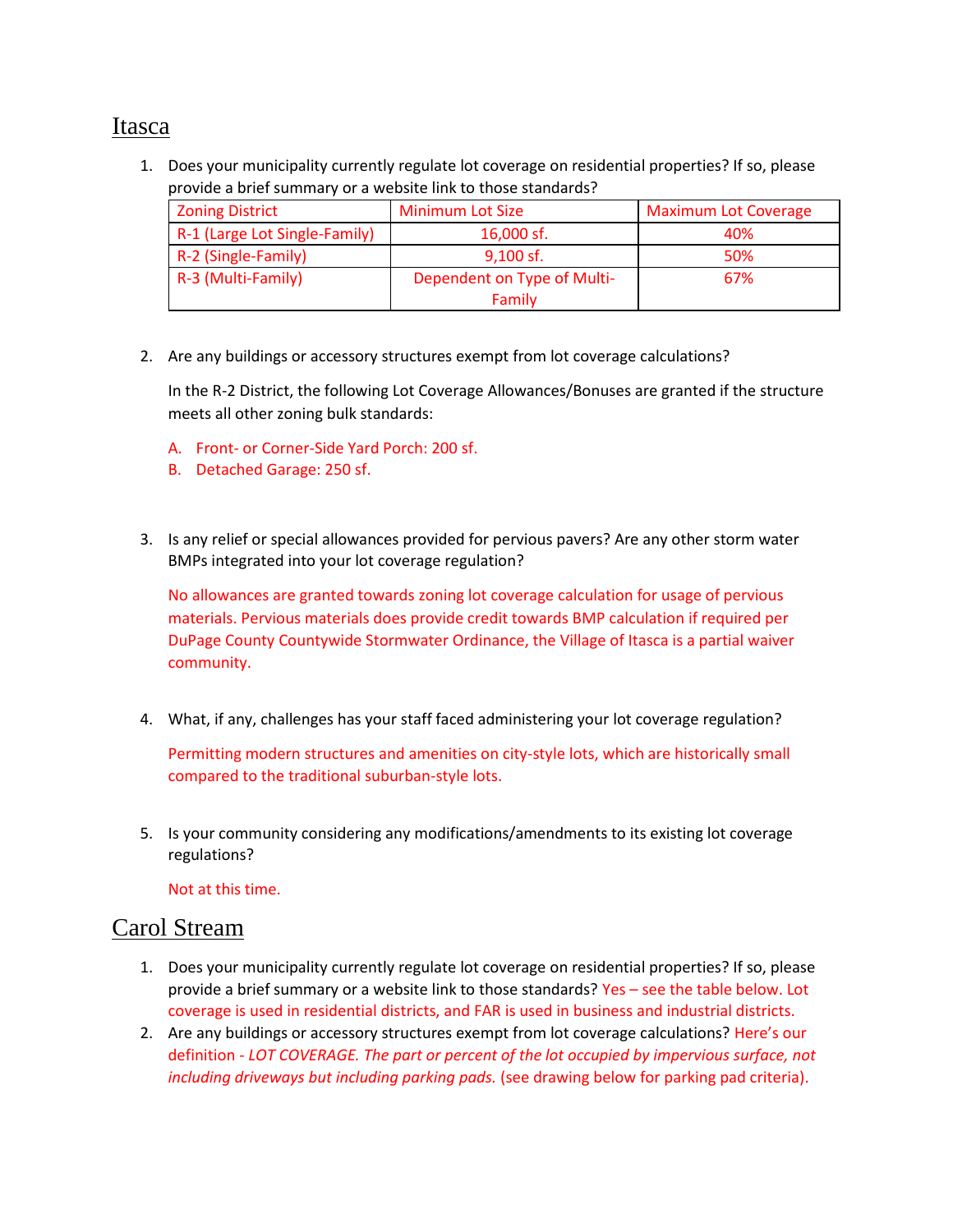- 3. Is any relief or special allowances provided for pervious pavers? Are any other storm water BMPs integrated into your lot coverage regulation? Not at this time, but that's an interesting idea.
- 4. What, if any, challenges has your staff faced administering your lot coverage regulation? Our biggest issue had to do with parking pads, which is why we included them in lot coverage in the UDO. We were seeing an increase in the number of permits for parking pads, and some of them were too large for the neighborhood from an aesthetics perspective (parking big boats, RVs, etc.). But since we didn't include driveways in the lot coverage percentage, there wasn't much we could do.
- 5. Is your community considering any modifications/amendments to its existing lot coverage regulations? Already did! Some lot coverage percentages were tweaked as part of the UDO project. And the inclusion of parking pads in lot coverage has helped with that issue.

# Villa Park

- 1. Does your municipality currently regulate lot coverage on residential properties? If so, please provide a brief summary or a website link to those standards?  $-$  Yes, [https://library.municode.com/il/villa\\_park/codes/code\\_of\\_ordinances?nodeId=MUCO\\_APXCBA](https://library.municode.com/il/villa_park/codes/code_of_ordinances?nodeId=MUCO_APXCBAZOOR_ART2REDI) [ZOOR\\_ART2REDI](https://library.municode.com/il/villa_park/codes/code_of_ordinances?nodeId=MUCO_APXCBAZOOR_ART2REDI) Please note maximum lot coverage was updated on 12/13/2021 and has not be codified yet. (RS-10 – 50%, RS-7.5 – 60%, RD-7.5 – 60%, RM-9 – 50%)
- 2. Are any buildings or accessory structures exempt from lot coverage calculations? Only decks, attached or detached, with pervious surface underneath; above-ground pools are historically excluded.
- 3. Is any relief or special allowances provided for pervious pavers? Are any other storm water BMPs integrated into your lot coverage regulation? – We follow DuPage County interpretation – permeable pavers installed in accordance with manufacturer's specifications and meeting or exceeding DuPage County detail/cross-section are considered pervious and are excluded from the lot coverage calculations. No other BMPs are integrated into the lot coverage regulations.
- 4. What, if any, challenges has your staff faced administering your lot coverage regulation? No challenges.
- 5. Is your community considering any modifications/amendments to its existing lot coverage regulations? – Some modifications were approved by the Village Board on 12/13/2021; no additional modifications are planned at this time.

# Wheaton

1. Does your municipality currently regulate lot coverage on residential properties? If so, please provide a brief summary or a website link to those standards?

Yes, we have a lot coverage limit. It is 33.3% of the lot area, and it includes all roofed structures.

2. Are any buildings or accessory structures exempt from lot coverage calculations?

No buildings or accessory structures are exempt from the lot coverage regulations, it includes all roofed structures.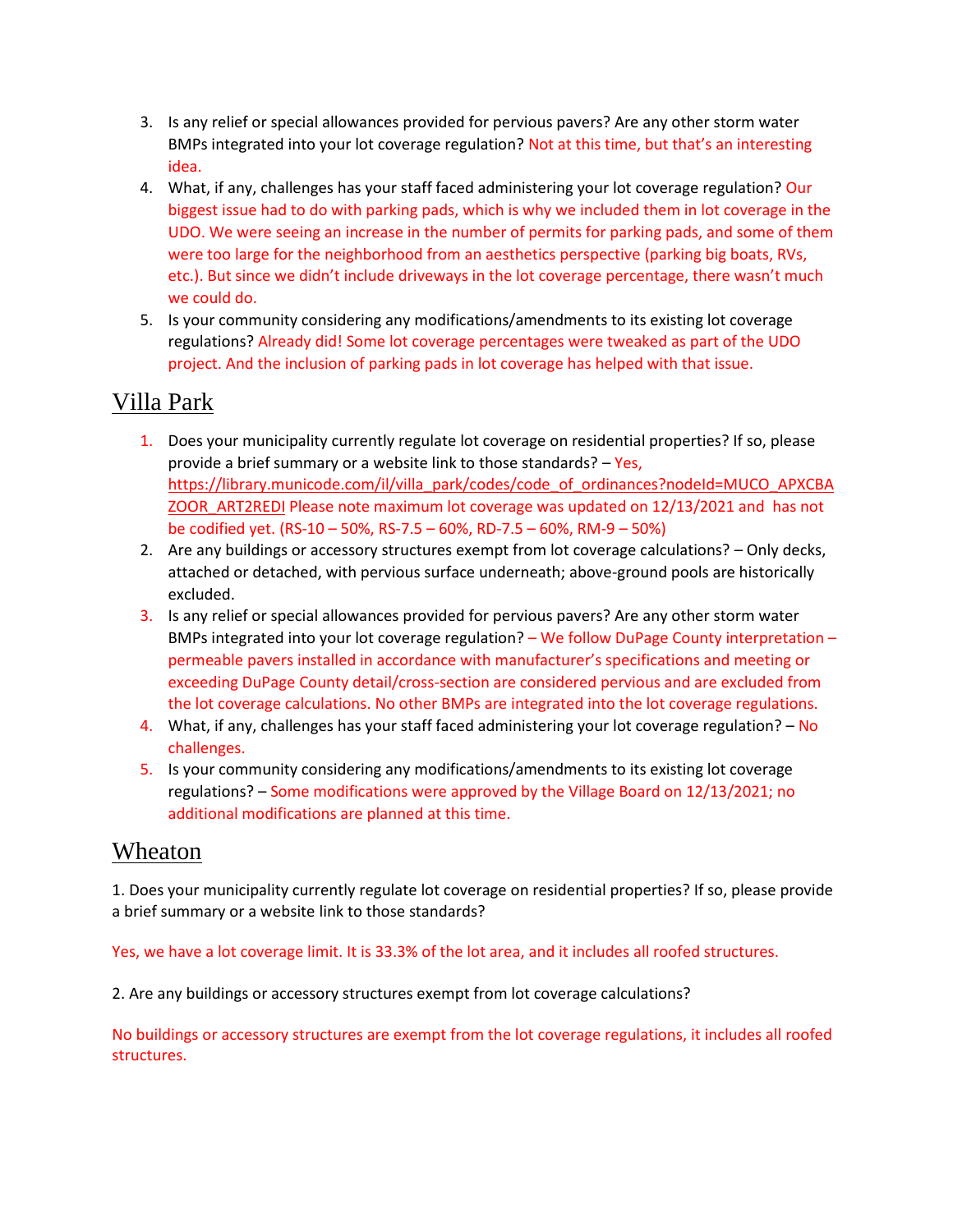3. Is any relief or special allowances provided for pervious pavers? Are any other storm water BMPs integrated into your lot coverage regulation?

No special allowances for permeable pavers and no BMP's are integrated into the lot coverage regulations.

4. What, if any, challenges has your staff faced administering your lot coverage regulation?

#### None.

5. Is your community considering any modifications/amendments to its existing lot coverage regulations?

#### Not at this time.

## Lisle

- 1. Does your municipality currently regulate lot coverage on residential properties? If so, please provide a brief summary or a website link to those standards? Yes, ranges from 34% to 50%. See image below.
- 2. Are any buildings or accessory structures exempt from lot coverage calculations? Yes, exemptions are as follows:
	- a. Swimming pools and spas
	- b. Decks
	- c. Permeable asphalt, concrete, or paver systems
	- d. Landscape rock beds
	- e. The lot coverage calculation shall be reduced for principal or accessory buildings improved with green roof systems. The reduction shall be equal to the total area of the green roof system.
	- f. Public improvements
	- g. The maximum lot coverage calculation for planned unit developments containing residential uses approved prior to November 6, 2006 shall only include the principal building, accessory buildings, and driveway
	- h. Like-for-like driveway replacements
- 3. Is any relief or special allowances provided for pervious pavers? Are any other storm water BMPs integrated into your lot coverage regulation? Permeable pavers are exempt. BMPs are not integrated into the lot coverage regulations. The only option for relief is a variance process.
- 4. What, if any, challenges has your staff faced administering your lot coverage regulation? Decks and swimming pools are a challenge – staff was able to exempt them to try and increase flexibility.
- 5. Is your community considering any modifications/amendments to its existing lot coverage regulations? See comments at beginning.

# St.Charles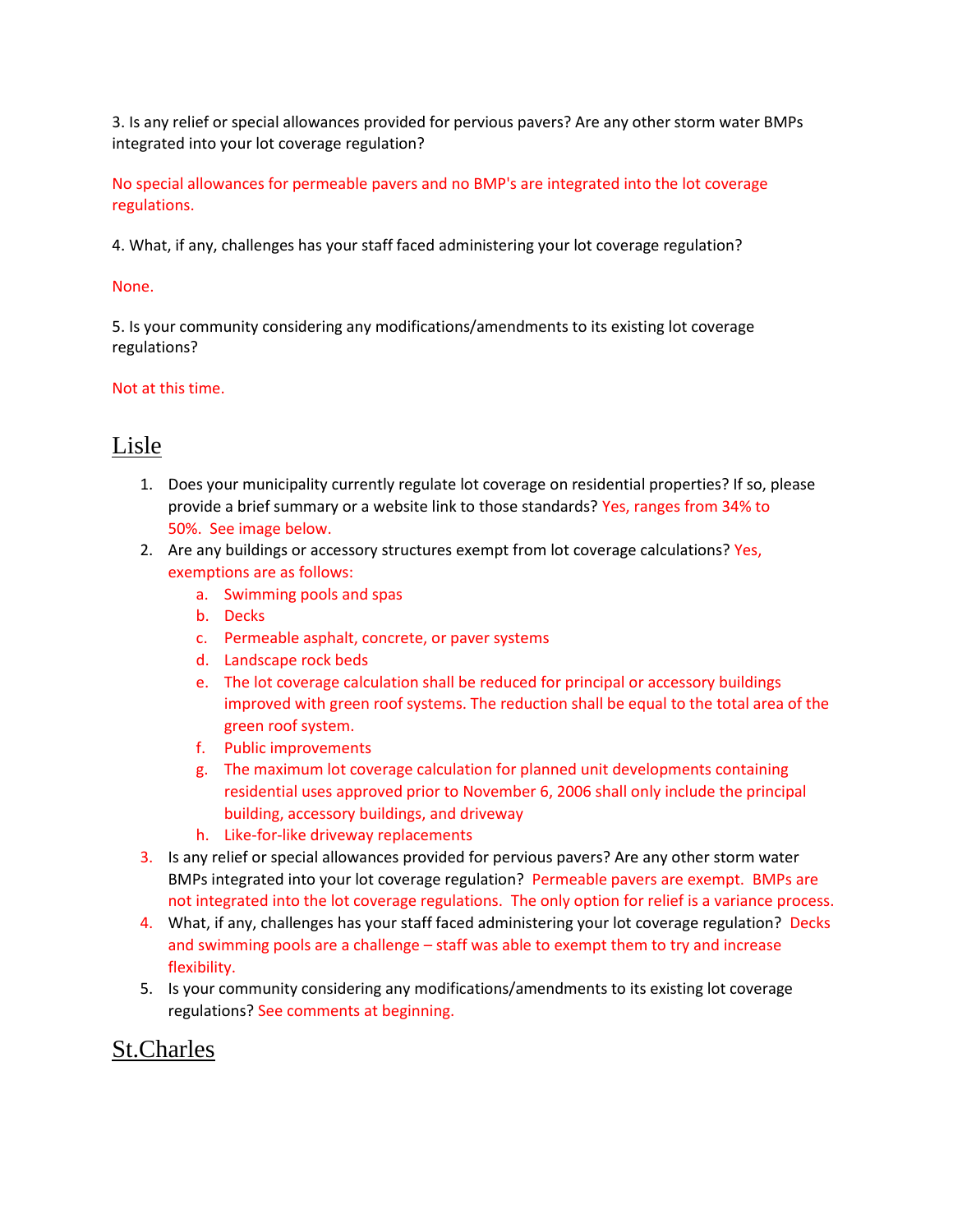6. Does your municipality currently regulate lot coverage on residential properties? If so, please provide a brief summary or a website link to those standards? St. Charles imposes a building coverage limitation as opposed to FAR. The percent allowable building coverage depends on the zoning district [\(Table 17.12-2 Residential District Bulk](https://codebook.stcharlesil.gov/1712-%E2%80%93-residential-districts/1712030)  [Requirements\)](https://codebook.stcharlesil.gov/1712-%E2%80%93-residential-districts/1712030).

**Building coverage** is defined as follows:

*A measure of intensity of land use that represents the portion of a site that is covered by a principal building or buildings including attached garages and enclosed porches, and accessory buildings including detached garages and any other enclosed accessory building in excess of 150 square feet of Lot Coverage. Building coverage shall also include cantilevered portions of a building that extend beyond the footprint of a structure, including portions cantilevered over an open front porch. Building Coverage shall be measured at the outer edge of the foundation line, or at the outer wall surface support column in the case of a post, other non-continuous foundation, or cantilever, excluding projections for bay windows or chimneys. Building coverage shall not include unenclosed porches, decks, or unenclosed accessory structures such as gazebos, swimming pools, or tennis and sports courts.*

A lot coverage limitation applies to accessory buildings and structures within rear yards [\(Section](https://codebook.stcharlesil.gov/1722-%E2%80%93-general-provisions/1722020)  [17.22.020.A\)](https://codebook.stcharlesil.gov/1722-%E2%80%93-general-provisions/1722020):

*The combined lot coverage of all detached accessory buildings and structures located within a required rear yard shall not occupy more than thirty percent (30%) of the required rear yard. For lots within an RT district, if a detached garage is provided in lieu of an attached garage, all structures in the rear yard may occupy up to 40% of the required rear yard.*

#### **Lot coverage** is defined as follows:

*A measure of intensity of land use that represents that portion of the horizontal area of a lot that is covered by the principal building or buildings and accessory buildings and structures, including but not limited to:*

- *1. Attached and detached garages (measured at the foundation)*
- *2. Accessory sheds (measured at the outer wall surface)*
- *3. Gazebos and cabanas (measured at the outer wall surface)*
- *4. Enclosed and Unenclosed Porches (measured at the outer edge of the foundation line, or at the outer wall surface or support column in the case of a post or other non-continuous foundation)*
- *5. Decks and accessibility ramps (measured at the outer limits of the deck or ramp surface)*
- *6. Swimming pools (measured at the outer edge of the pool deck)*
- *7. Tennis courts and sports courts (measured at the outer edge of the court surface)*

Unless a stormwater permit is needed (not typically required for residential lots unless a very large lot/home), there is no limitation on impervious area except the building coverage/lot coverage provisions above.

7. Are any buildings or accessory structures exempt from lot coverage calculations?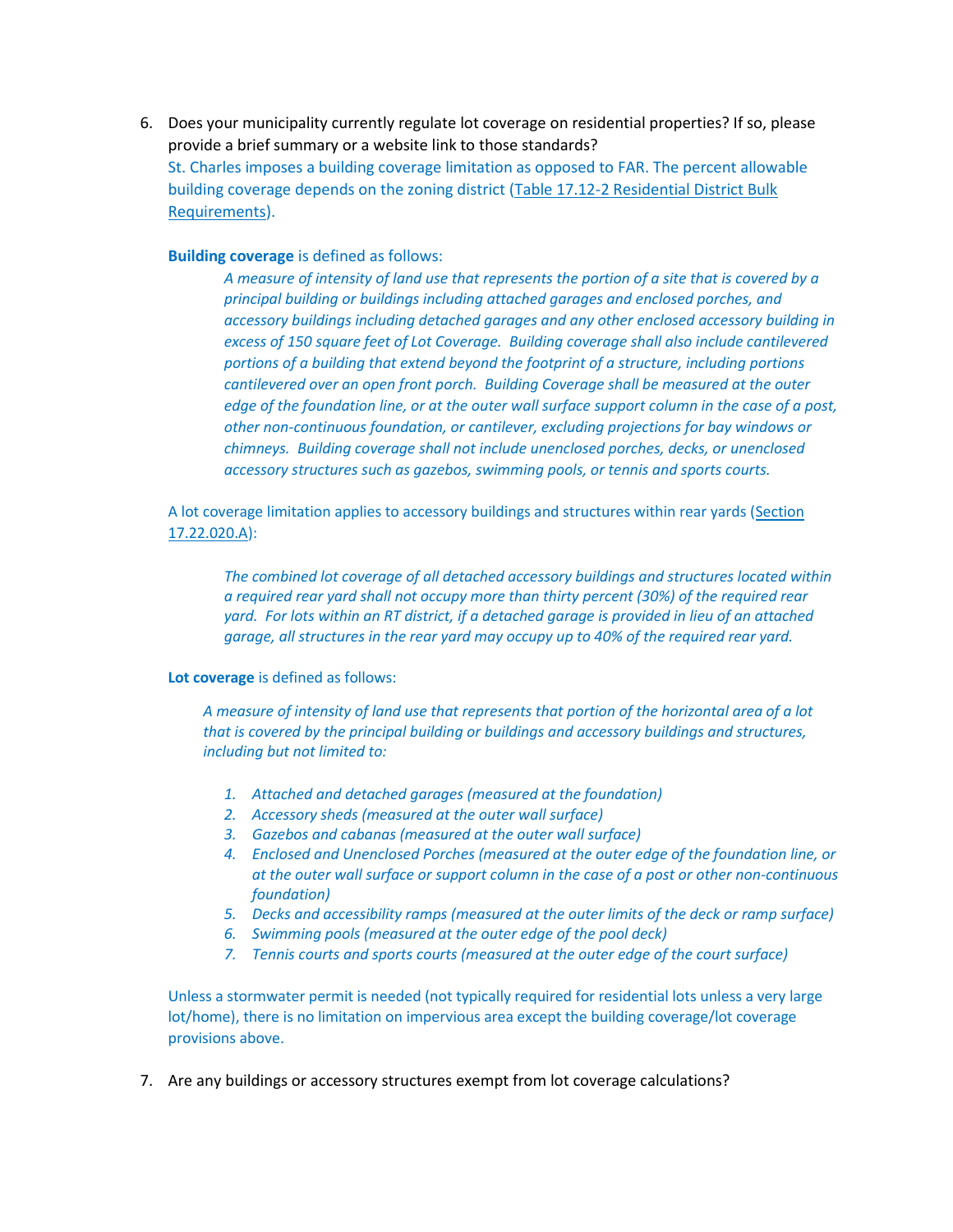See definitions above.

8. Is any relief or special allowances provided for pervious pavers? Are any other storm water BMPs integrated into your lot coverage regulation?

Paved area is not included in the calculation of building coverage or lot coverage. Only setback requirements limit the extent of pavement on typical residential lots.

9. What, if any, challenges has your staff faced administering your lot coverage regulation?

Our provisions are fairly straightforward; administration has not been an issue. We are aware that our lack of regulations limiting paved area is more permissive than neighboring communities. This has led to some neighbor complaints in situations where a homeowner chooses to pave large portions of their lot. However, these occasions are relatively rare.

10. Is your community considering any modifications/amendments to its existing lot coverage regulations?

## Lombard

- 1. Does your municipality currently regulate lot coverage on residential properties? If so, please provide a brief summary or a website link to those standards? Yes. The majority of our singlefamily homes are zoned R2 and open space is 50%.
	- R0: 67%
	- R1: 50%
	- R2: 50%
	- R3: 50% for detached SF and two family; 35% for attached SF
	- R4: 50% for detached SF and two family; 35% for attached SF, 40% for multi family
	- R5: 50% for detached SF and two family; 35% for attached SF, 40% for multi family
	- R6: 50% for detached SF and two family; 35% for attached SF, 15% for multi family
- 2. Are any buildings or accessory structures exempt from lot coverage calculations? No
- 3. Is any relief or special allowances provided for pervious pavers? Are any other storm water BMPs integrated into your lot coverage regulation? No. All that is under engineering, lot coverage is under planning.
- 4. What, if any, challenges has your staff faced administering your lot coverage regulation? Not a lot. Occasionally we have to deny a permit cause of open space. I think we've had 1 variance in my time here. The SF home and associated development was already over 50%, however, with an addition, moving the garage, etc. they were able to reduce the amount of lot coverage, but it was still over 50%.
- 5. Is your community considering any modifications/amendments to its existing lot coverage regulations? No.